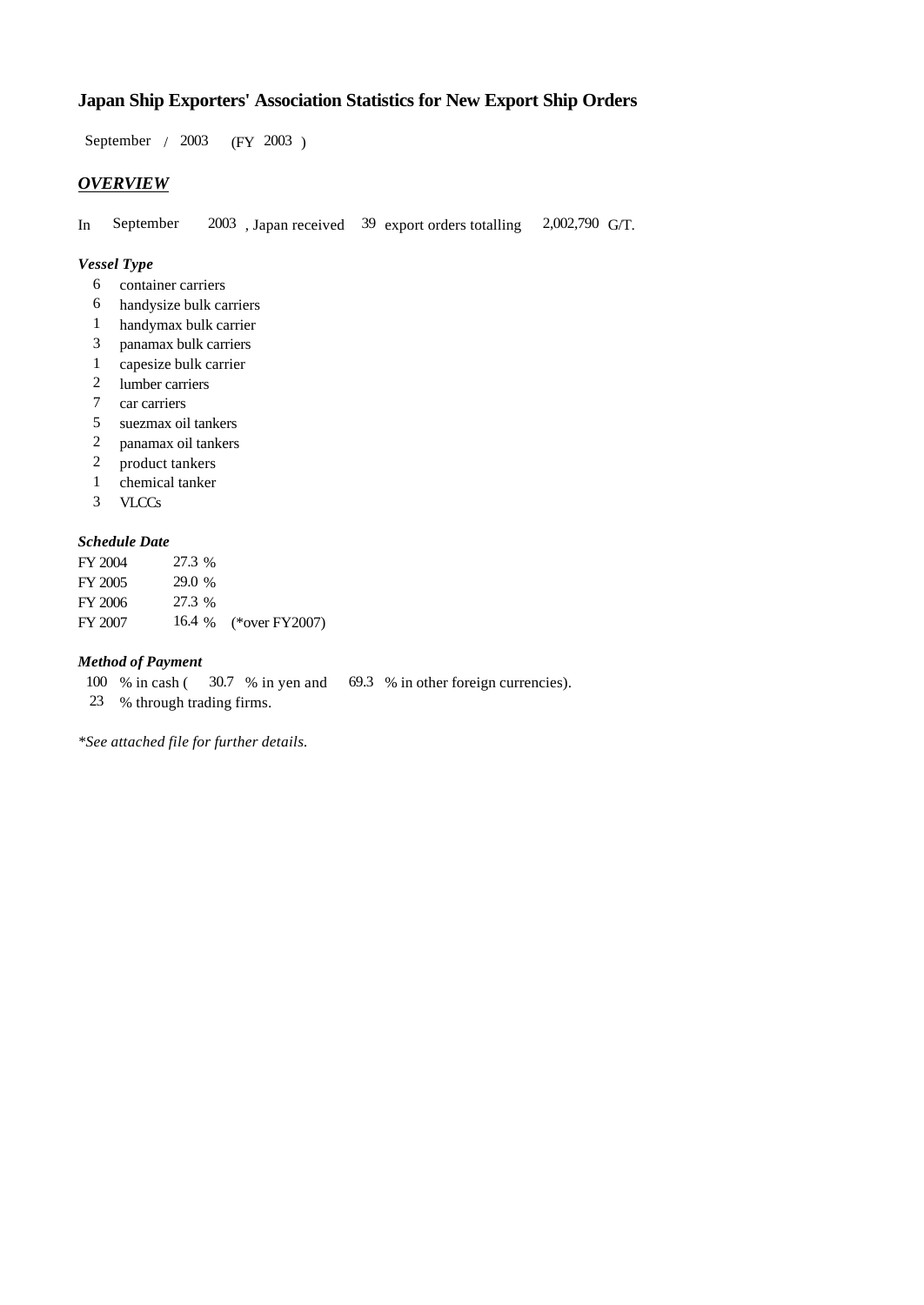## *Figures for FY* 2003 (April, 2003 to September, 2003)

During the period between *April, 2003* and *September, 2003* (FY 2003), Japan received 298 export orders totaling  $14,474,727$  G/T. During the period between *April, 2003* and

#### *Schedule Date*

FY 2003 FY 2004 FY 2005 FY 2006 FY 2007 4.9 % (\*over FY 2007) 2.1 % 20.5 % 35.3 37.2

#### *Method of Payment*

100 % in cash (38.2 % in yen and 61.8 % in other foreign currencies).

17.1 % through trading firms.

#### *New Orders of Export Ships placed by Owners during in G/T. FY 2003 (April 03 to September 03)*

Figures on owners placing orders with Japanese yards indicates that 72.3 % of orders are placed by Japanese related owners, European and American shipping companies,  $6.6\%$ ; Greek shipowners,  $6.3\%$ ; Hong Kong shipowners, Chinese shipowners,  $2.2 \div 6$ ; Oil companies,  $0.0\%$ ; and others,  $3.0\%$  $9.7 \frac{9}{6}$ .

*\*These figures are official JSEA statistics and may be used as such.*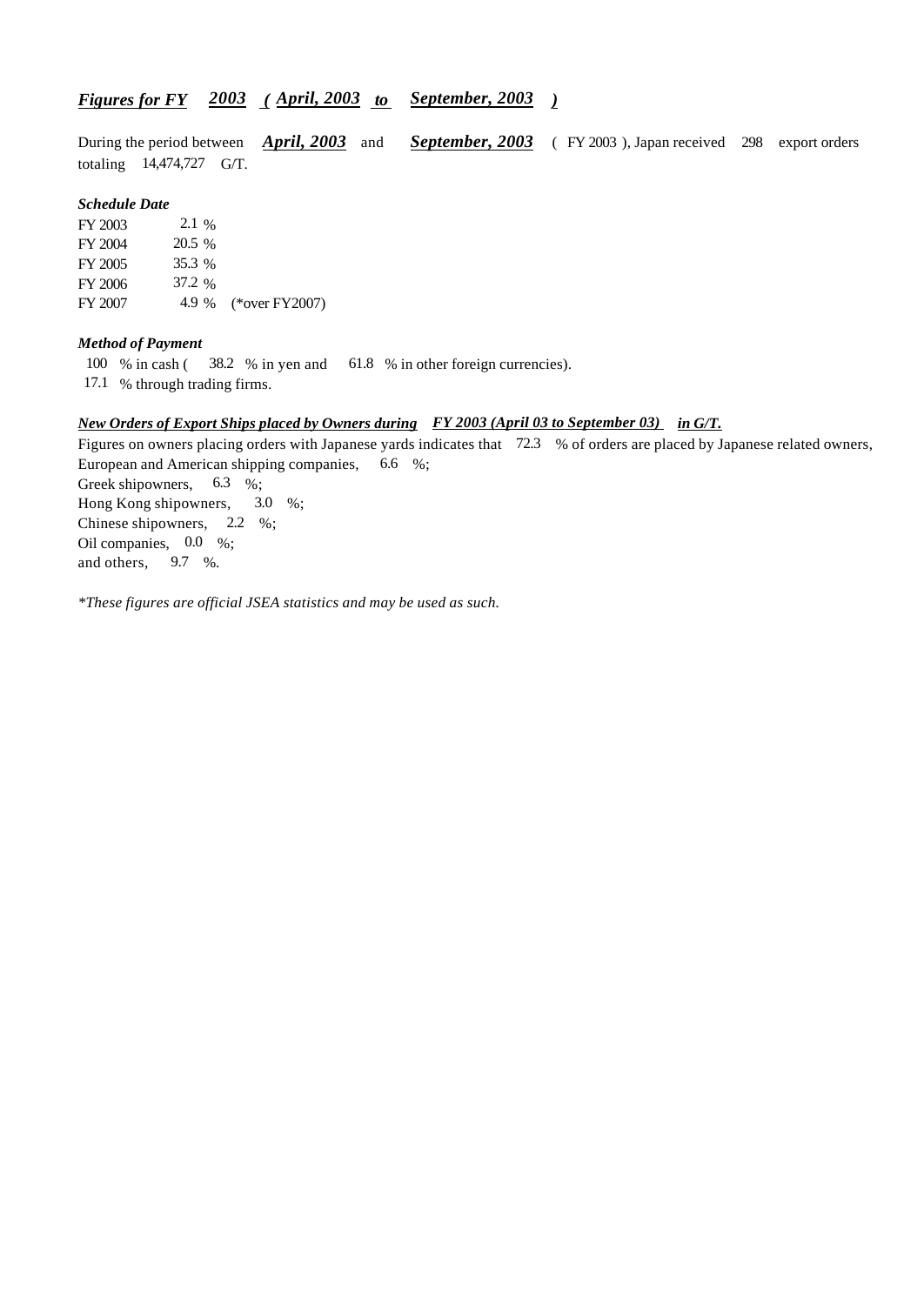# New Export Orders Placed in September 2003 (FY 2003) Based on Fiscal Year

| Description              | Apr $02$ to Mar $03$ |            | Apr 03 to May 03 |           | June 2003       |           | July 2003 |           | August 2003 |           | September 2003 |           | Apr 03 to Sept 03 |            | Jan 03 to Sept 03 |            |
|--------------------------|----------------------|------------|------------------|-----------|-----------------|-----------|-----------|-----------|-------------|-----------|----------------|-----------|-------------------|------------|-------------------|------------|
|                          | N <sub>o</sub>       | G/T        | No.              | G/T       | No.             | G/T       | No.       | G/T       | No.         | G/T       | N <sub>o</sub> | G/T       | No.               | G/T        | No.               | G/T        |
| <b>General Cargos</b>    | 14                   | 475,900    |                  | 21,400    |                 | 244,150   | 16        | 851,800   |             | 199,800   | 61             | 248,400   | 37                | 1,565,550  | 41                | 1,939,550  |
| <b>Bulk Carriers</b>     | 251                  | 10,746,210 | 47               | 2,160,900 | 96              | 4,079,050 | 21        | 905,800   |             | 667,600   | <b>20</b>      | 653,290   | 195               | 8,466,640  | 267               | 11,617,440 |
| Tankers                  |                      | 3,886,550  | 21               | ,158,050  | 17 <sup>1</sup> | 794,450   |           | 211,500   |             | 1,177,437 | 13             | 1,101,100 | 66                | 4,442,537  | 89                | 5,806,337  |
| <b>Combined Carriers</b> |                      |            |                  |           | $\Omega$        |           |           |           |             |           |                |           |                   |            |                   |            |
| Others                   |                      |            |                  |           |                 |           |           |           |             |           |                |           |                   |            |                   |            |
| Total                    | 336                  | 15,108,660 | 71               | 3,340,350 | 121             | 5,117,650 | 41        | 1,969,100 | 26          | 2,044,837 | 39             | 2,002,790 | 298               | 14,474,727 | 397               | 19,363,327 |
| FY 2002 / FY2003 (%)     |                      | $*144.9$   |                  | 194.1     |                 | 282.5     |           | 224.1     |             | 99.3      |                | 206.0     |                   | 194.5      |                   | $** 207.7$ |
| In CGT                   |                      | 7,288,257  |                  | 1,541,561 |                 | 2,457,418 |           | 137,270   |             | 870,535   |                | 977,078   |                   | 6,983,862  |                   | 9,283,884  |

JSEA (October 2003)

*Figures for shipbulding orders of 500 G/T and over for export as steel vessels placed with JSEA members are covered.*

\*FY 2001/FY2002

\*\*Calender Year 2002/2003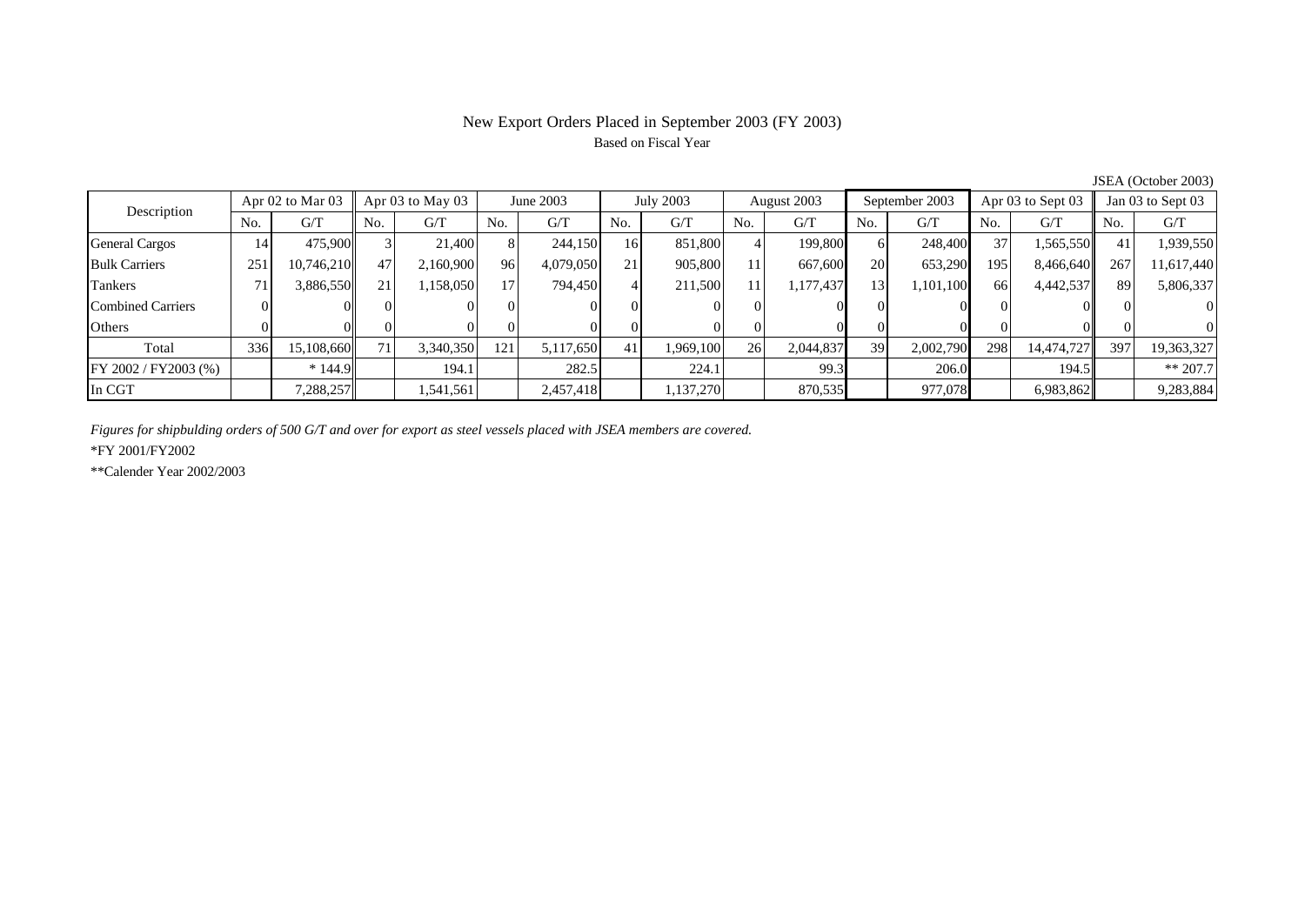# Export Ships Delivered in September 2003 (FY 2003) Based on Fiscal Year

| $500H + 1000H + 2000$    |                      |            |     |                  |          |           |              |           |     |             |     |                |     |                   |     |                   |  |
|--------------------------|----------------------|------------|-----|------------------|----------|-----------|--------------|-----------|-----|-------------|-----|----------------|-----|-------------------|-----|-------------------|--|
| Description              | Apr $02$ to Mar $03$ |            |     | Apr 03 to May 03 |          | June 2003 |              | July 2003 |     | August 2003 |     | September 2003 |     | Apr 03 to Sept 03 |     | Jan 03 to Sept 03 |  |
|                          | No.                  | G/T        | No. | G/T              | No.      | G/T       | No.          | G/T       | No. | G/T         | No. | G/T            | No. | G/T               | No. | G/T               |  |
| <b>General Cargos</b>    | 31                   | 1,092,204  |     | 226.481          |          | 101.929   |              | 45.829    |     |             |     | 130.788        | 15  | 505,027           | 24  | 774,720           |  |
| <b>Bulk Carriers</b>     | 124                  | 4,637,434  | 18  | 730,337          |          | 480,366   | $\mathbf{8}$ | 353,249   | ΩI  | 202,492     | 10  | 474,746        | 51  | 2,241,190         | 89  | 3,717,836         |  |
| Tankers                  | 72                   | 4,678,657  | 11  | 549,274          | $\Omega$ | 329,376   | 6            | 467,771   | 10  | 357,232     | 16  | 1,277,699      | 52  | 2,981,352         | 83  | 4,809,938         |  |
| <b>Combined Carriers</b> |                      |            |     |                  |          |           |              |           |     |             |     |                |     |                   |     | $\Omega$          |  |
| Others                   |                      | 21.188     |     |                  | 01       |           |              |           |     |             |     |                |     |                   |     | $\Omega$          |  |
| Total                    | 228                  | 10,429,483 | 35  | 1,506,092        | 21       | 911,671   | 16           | 866,849   | 16  | 559,724     | 30  | 1,883,233      | 118 | 5,727,569         | 196 | 9,302,494         |  |
| FY 2002 / FY2003 (%)     |                      | $*94.7$    |     | 140.5            |          | 148.5     |              | 115.5     |     | 60.7        |     | 211.4          |     | 134.8             |     | $** 118.0$        |  |
| In CGT                   |                      | 5,277,721  |     | 748,060          |          | 469.441   |              | 373,372   |     | 305,428     |     | 836.417        |     | 2,732,718         |     | 4,494,103         |  |

JSEA (October 2003)

*Deliveries of new shipbuilding orders of 500 G/T and over for export as steel vessels placed with JSEA members are covered.*

\*FY 2001/FY2002

\*\*Calender Year 2002/2003